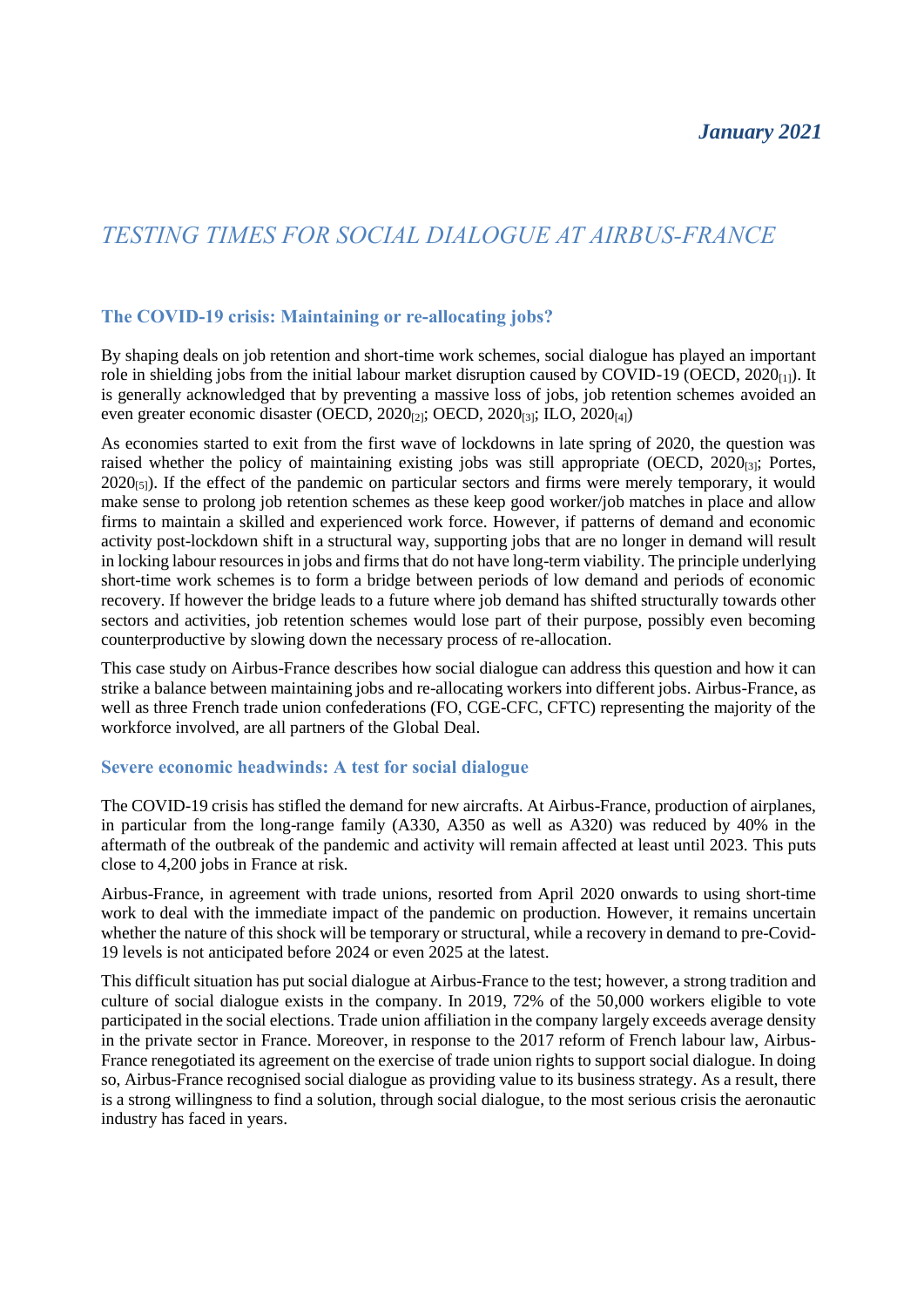#### **Building trust**

An intensive process of social dialogue took place from July 2020 onwards. This involved a series of eight negotiation meetings, as well as meetings to inform and consult worker representatives. Several measures to support this process of social dialogue and to enhance trust were taken. First, a calendar with a precise timing of consultation and negotiation meetings was defined with a clear engagement to respect this timing. As stipulated by French labour law, external experts analysing the economic and social situation and possible impact on working conditions were appointed by trade unions, with management committing to provide maximum information regarding the situation of the company to these experts. Significantly, management at the highest level in the company took part in the social dialogue meetings. Finally, there was continuing communication of the proceedings of social dialogue to workers and managers.

#### **A common objective: Mitigating the risk of forced redundancies**

In this process of social dialogue, there was a common objective of mitigating the risk of a scenario of mass redundancies. At the end of October 2020, social partners at Airbus-France were able to sign two agreements designed to cope with the unprecedented volume of job reduction (Planet Labor,  $2020_{[6]}$ ).

The first agreement aimed to save 1,500 jobs by making use of the new scheme that the French government made available from end of June 2020 called ["Activité Partielle Longue Durée"](https://travail-emploi.gouv.fr/le-ministere-en-action/relance-activite/preserver-les-emplois-et-former-les-salaries/apld). This scheme allows companies to address a slowdown in activity of a more permanent nature by supporting the implementation of a short-time work scheme over a period of two years, instead of the six months maximum under the usual system. Under this longer-term scheme, working hours can be reduced by a maximum of 40% of the legal working time for 24 months during a period of 36 months. While the employer is entitled to a subsidy worth  $60\%$  or  $56\%$ <sup>1</sup> of hourly wages, workers receive 70% of gross pay up to 4.5 times the statutory minimum wage. In return, the employer needs to commit to maintain existing jobs and negotiate a collective agreement that should analyse the economic situation of the business and define commitments on employment and training for all staff. The agreement should also define the way in which worker representatives and those trade unions that signed the agreement are kept informed at least every three months. It is also possible to include measures through which shareholders and management contribute to share a part of the burden, as well as measures that oblige workers to take up part of their annual leave or time credits from their personal working time accounts before resorting to the short-time work system.

The collective agreement signed at Airbus-France stipulates that this prolonged system of short-time work would be implemented from 1 January 2021 for staff working in factory production and for staff supporting factory work. Thus far, Airbus-France will not top up legally foreseen pay so that workers would receive 84% of usual monthly pay in the case of a maximal 40% working time reduction. The collective agreement, however, stipulates that new negotiations will be opened on the constitution of a solidarity fund, out of which part of the difference in pay can be covered. In return, Airbus-France engaged to abstain from firing factory and related production workers because of economic reasons and to increase investment in training of workers.

To address the problem of the remaining 2,500 jobs at risk, a second agreement was negotiated on adjusting to COVID-19 and its consequences on employment.<sup>2</sup> This agreement shifted the focus from protecting existing jobs, to promoting the security of workers to remain employed, both within and outside the company.

 $\overline{a}$ 

 $\overline{\phantom{a}}$ 

<sup>&</sup>lt;sup>1</sup> 60% for agreements signed before 1 October 2020

<sup>2</sup> L'accord relatif au projet de plan d'adaptation de l'UES Airbus commercial au contexte du COVID et de ses conséquences sur l'emploi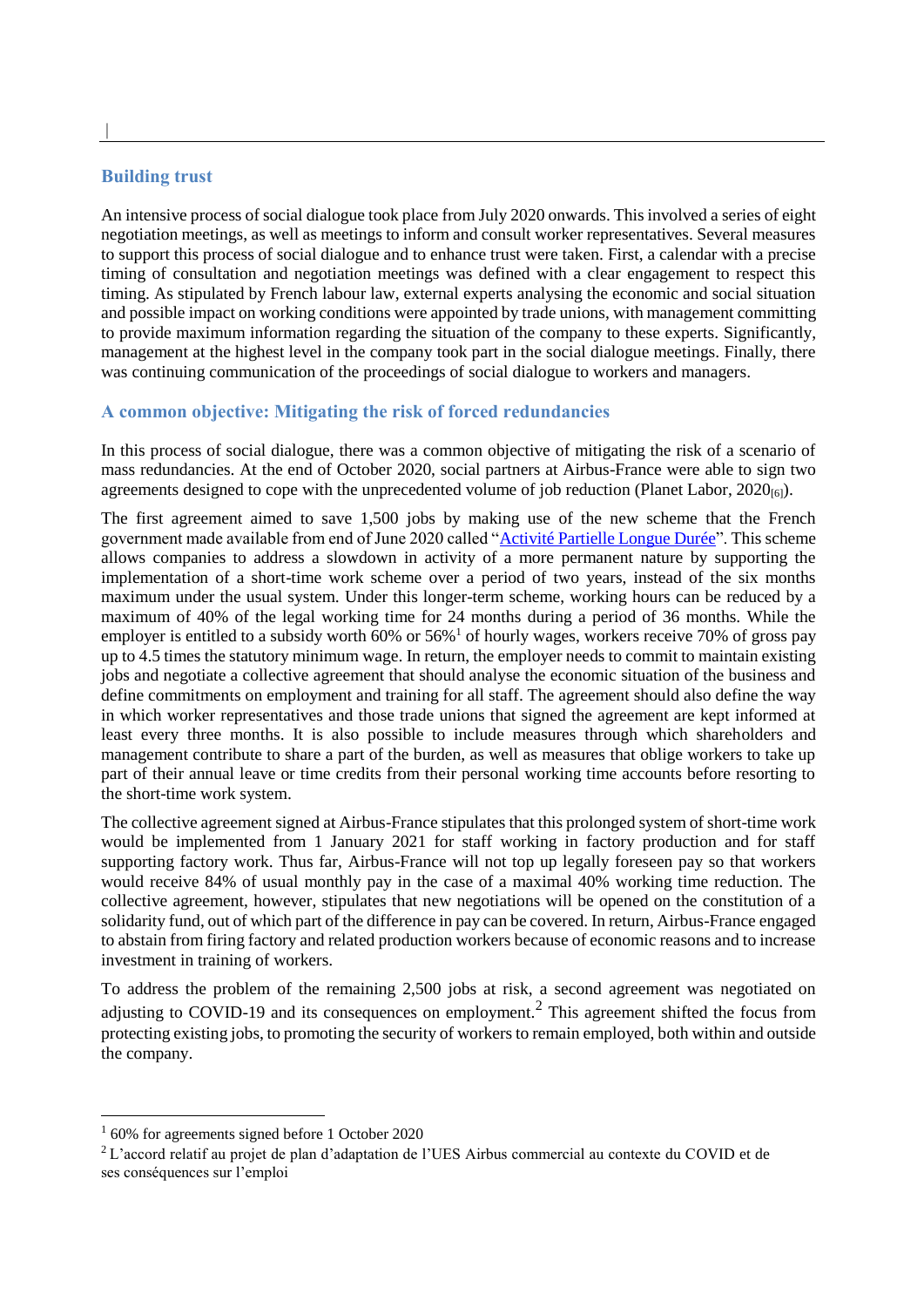The key element to this agreement is a voluntary programme of job mobility ("programme de volontariat"). With the exception of those employed in a critical occupation, workers whose jobs are impacted by the lack of demand can leave the company through different measures such as "age measures" (retirement and anticipated-retirement schemes), external re-deployment measures to find a job elsewhere, start up their own enterprise, engage in professional training, participate in a "staff on loan" initiative or take part in humanitarian projects. This programme is accompanied by the following actions:

- ‒ External and internal consultants should be appointed to assist workers with job mobility. This also includes re-deploying workers to other jobs within the company.
- Workers who quickly decide to leave the company are entitled to legal or collectively agreed redundancy compensation, worth at least five months' salary plus a two-month bonus (booster).
- ‒ Workers leaving Airbus-France to create their own company will get an additional 15,000 Euro premium as well as a 7,000 Euro subsidy to pay for entrepreneurial training.
- ‒ A similar subsidy is paid to compensate workers who take up professional education.
- ‒ In case workers leave Airbus-France to take up another job at a lower wage, a gross monthly sum of 350 Euro will be paid for a period of maximum 12 months.
- ‒ Internal mobility is facilitated: The condition of 24 months of tenure in the existing post before a worker can move between jobs at Airbus-France is removed. In case of geographical internal mobility, related premiums to promote such mobility are foreseen.

Besides this programme of voluntary job mobility, the Airbus-France agreement also invokes the possibility of lending out staff to other companies on a temporary basis for a period of 24 months. Staff made available for research institutes will be entitled to existing wage conditions.

Finally, in case the measures taken by these two agreements turn out to be insufficient, Airbus-France management has engaged to restart social dialogue on this and assess the need to move for forced redundancies.

#### **Social dialogue as a way to navigate the policy dilemma**

Several quarters into the pandemic, a crucial policy dilemma has emerged. While ending support for job retention schemes may trigger a wave of job destruction for which the labour market is far from ready, it is also not ideal to keep workers in jobs and sectors that may be unsustainable in the longer run. However, with much uncertainty surrounding the pandemic, there is insufficient knowledge available to make fully informed choices. Given this uncertainty, management at Airbus-France is of the opinion that the different measures that exist in French labour law must be considered thereby also involving continuing exchanges with labour authorities in France. As illustrated by the agreements at Airbus-France, social dialogue offers a pragmatic way to navigate this dilemma, aiming for a balance between maintaining jobs and reallocating workers into different jobs and doing so together, as social partners.